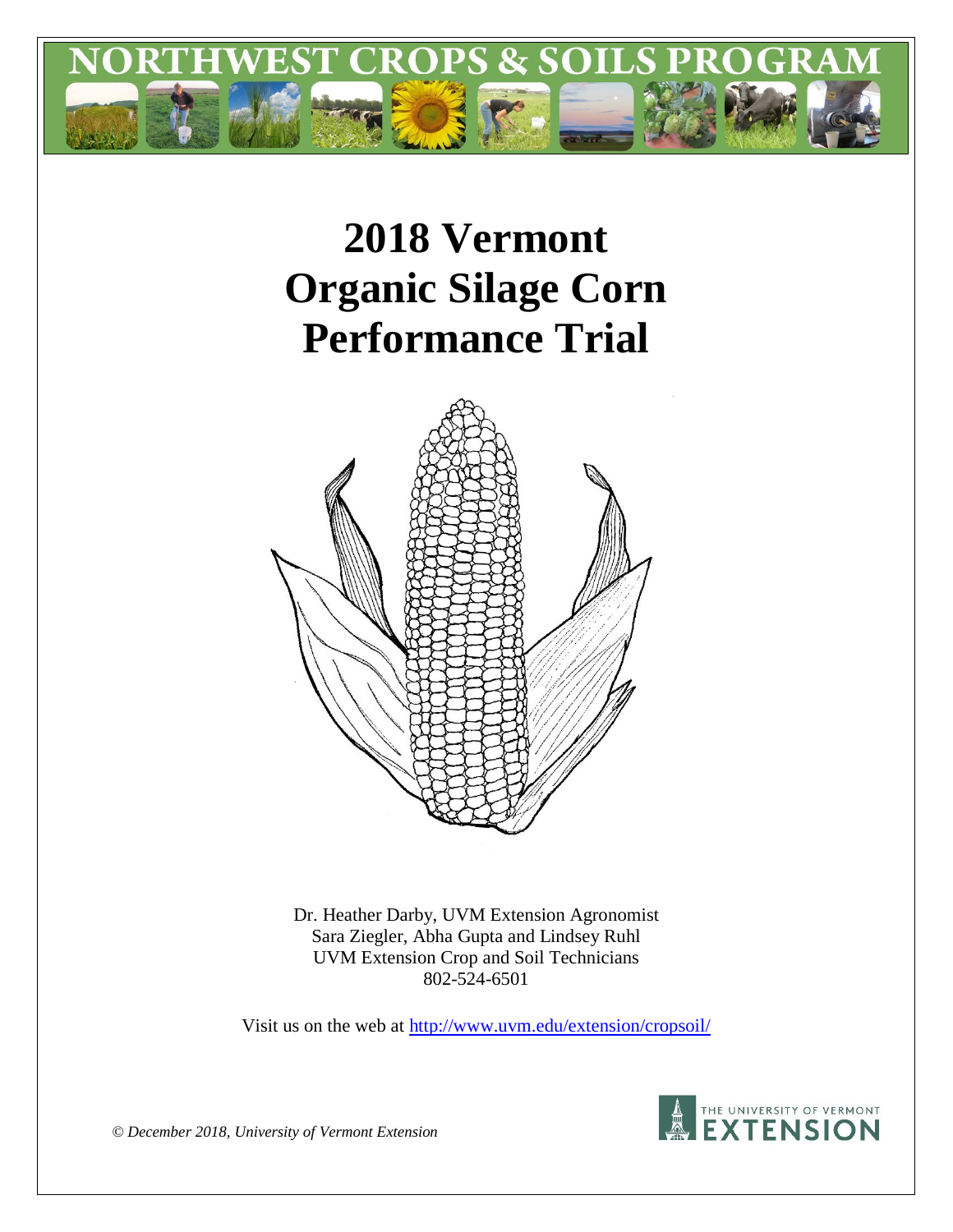#### **2018 VERMONT ORGANIC SILAGE CORN PERFORMANCE TRIAL Dr. Heather Darby, University of Vermont Extension heather.darby[at]uvm.edu**

The University of Vermont Extension Northwest Crops and Soils Program conducted an organic silage corn variety trial in 2018 to provide unbiased performance comparisons of commercially available varieties. With the expansion of the organic dairy industry in our region there is increased interest in organic corn silage production. To determine varieties that are best suited to this production system and our region's climate, we evaluated 11 commercially available organic corn silage varieties. It is important to remember that the data presented are from a replicated research trial from only one location in Vermont and represent only one season. Crop performance data from additional tests in different locations and over several years should be compared before making varietal selections.

## **MATERIALS AND METHODS**

In 2018, organic corn silage varieties were evaluated from three seed companies (Table 1) at Borderview Research Farm in Alburgh, Vermont. The plot design was a randomized complete block with three replications. Treatments were 11 corn silage varieties. These varieties were evaluated for silage yield and quality. Relative maturity and varietal characteristics are provided in Table 2.

| <b>Albert Lea Seed</b>        | <b>Blue River Hybrids</b>     | <b>King's Agriseed</b> |  |  |
|-------------------------------|-------------------------------|------------------------|--|--|
| 1414 West Main St, PO Box 127 | 2326 230 <sup>th</sup> Street | 1828 Freedom Rd.       |  |  |
| Albert Lea, MN 56007          | Ames, IA 50014                | Lancaster, PA 17601    |  |  |
| $(800)$ 352-5247              | $(800)$ 370-7979              | $(717)$ 687-6224       |  |  |

**Table 1. Participating companies and contact information.**

#### **Table 2. Organic corn varieties evaluated in Alburgh, VT, 2018.**

| Company                   | <b>Traits</b><br><b>Variety</b> |              | <b>Relative</b><br><b>Maturity (RM)</b> |  |
|---------------------------|---------------------------------|--------------|-----------------------------------------|--|
| <b>Blue River Hybrids</b> | 14A91                           | None         | 82                                      |  |
| <b>Blue River Hybrids</b> | 23A71                           | None         | 86                                      |  |
| <b>Blue River Hybrids</b> | 33A16                           | None         | 92                                      |  |
| <b>Blue River Hybrids</b> | 33L90                           | Leafy Floury | 93                                      |  |
| <b>Blue River Hybrids</b> | 43L96                           | Leafy Floury | 98                                      |  |
| King's Agriseed           | <b>KF42C20</b>                  | None         | 92                                      |  |
| King's Agriseed           | <b>KF52C60</b>                  | None         | 102                                     |  |
| Albert Lea/Viking         | $O.51 - 04GS$                   | None         | 104                                     |  |
| Albert Lea/Viking         | O.71-90GS                       | None         | 90                                      |  |
| Albert Lea/Viking         | $O.79-00$                       | None         | 100                                     |  |
| Albert Lea/Viking         | Q.82-95                         | None         | 95                                      |  |

The soil type at the Alburgh location is a Benson rocky silt loam (Table 3). The seedbed was prepared with spring disking followed by a spike tooth harrow. The previous crop was summer annual forages.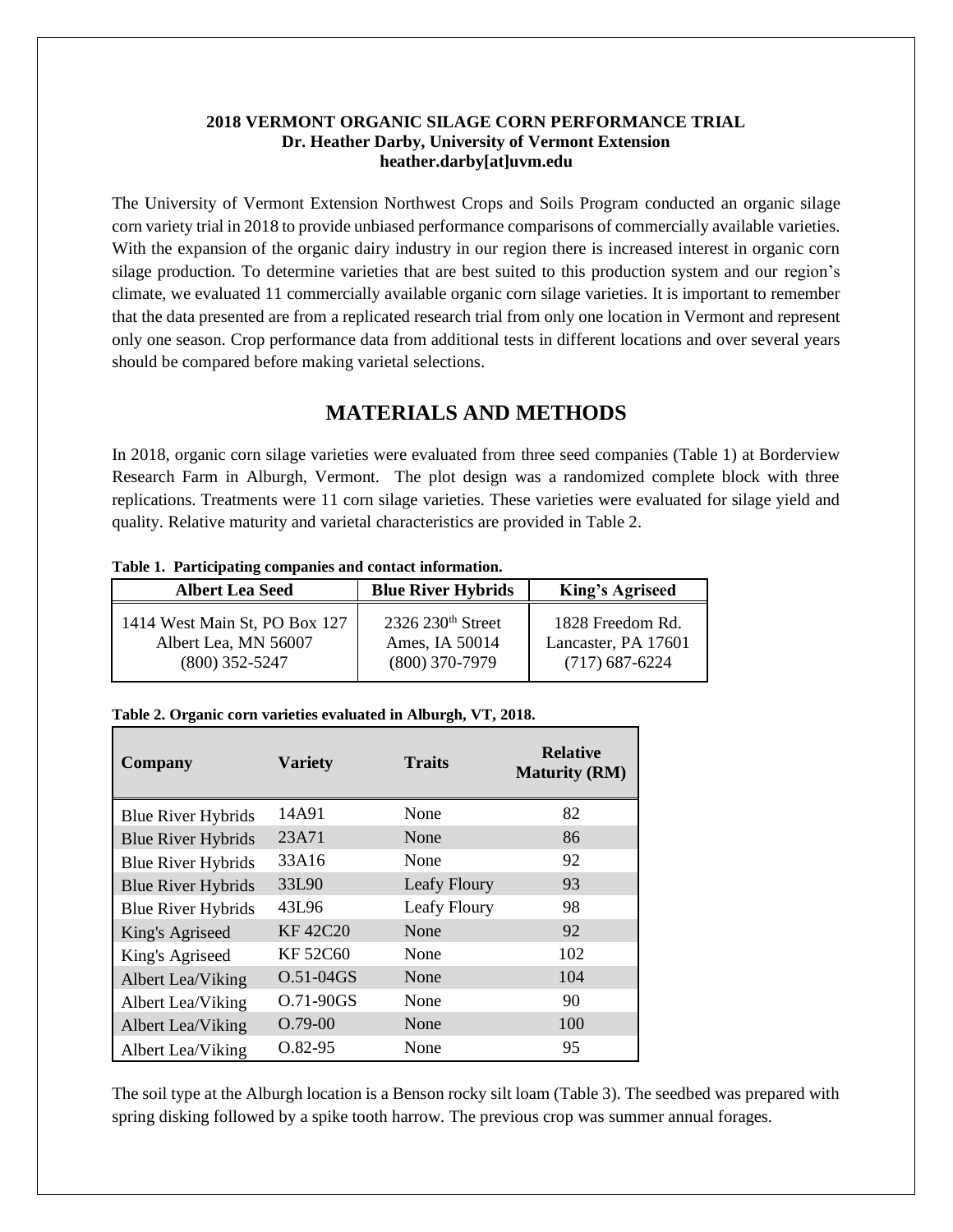Plots were fertilized with 3 tons per acre of poultry manure prior to planting. Plots were planted on 21-May with a 4-row cone planter with John Deere row units fitted with Almaco seed distribution units (Nevada, IA) at a rate of 34,000 seeds ac<sup>-1</sup>. Plots were 20' long and consisted of two rows of corn 30" apart.

Weeds were controlled early season with tine weeding, hand hoeing on 12-Jun, and periodic row cultivation. In late June, corn was side-dressed with 30 lbs of additional N per acre in the form of sodium nitrate. On 12-Sep the corn was harvested with a John Deere 2-row chopper and a wagon fitted with scales. An approximate 1 lb subsample was taken from each plot and dried to calculate dry matter content. The dried subsamples were then ground on a Wiley sample mill to a 2mm particle size and to 1mm particle size on a cyclone sample mill from the UDY Corporation. The samples were then analyzed for quality at the University of Vermont Cereal Testing Lab (Burlington, VT) with a FOSS NIRS (near infrared reflectance spectroscopy) DS2500 Feed and Forage analyzer.

| Location                                        | <b>Borderview Research Farm</b><br>Alburgh, VT |  |  |  |  |
|-------------------------------------------------|------------------------------------------------|--|--|--|--|
| Soil type                                       | Benson rocky silt loam                         |  |  |  |  |
| Previous crop                                   | Summer annual forages                          |  |  |  |  |
| Row width (in)                                  | 30                                             |  |  |  |  |
| Plot size (ft)                                  | 5 x 20                                         |  |  |  |  |
| Seeding rate (viable seeds acre <sup>-1</sup> ) | 34,000                                         |  |  |  |  |
| Planting date                                   | $21-May$                                       |  |  |  |  |
| Tillage operations                              | Spring disk, spike tooth harrow                |  |  |  |  |
| Harvest date                                    | $12$ -Sen                                      |  |  |  |  |

**Table 3. Organic silage corn variety trial information, Alburgh, VT, 2018.**

Mixtures of true proteins, composed of amino acids, and non-protein nitrogen make up the crude protein (CP) content of forages. The CP content is determined by measuring the amount of nitrogen and multiplying by 6.25. The bulky characteristics of forage come from fiber. Forage feeding values are negatively associated with fiber since the less digestible portions of plants are contained in the fiber fraction. The detergent fiber analysis system separates forages into two parts: cell contents, which include sugars, starches, proteins, non-protein nitrogen, fats and other highly digestible compounds; and the less digestible components found in the fiber fraction. The total fiber content of forage is contained in the neutral detergent fiber (NDF). Chemically, this fraction includes cellulose, hemicellulose, and lignin. Because of these chemical components and their association with the bulkiness of feeds, NDF is closely related to feed intake and rumen fill in cows. Recently, forage testing laboratories have begun to evaluate forages for NDF digestibility (NDFD). This analysis can be conducted over a wide range of incubation periods from 30 to 240 hours. 30-hr NDFD is typically used when evaluating forage for ruminants as it is most similar to the actual passage time through the rumen. Research has demonstrated that lactating dairy cows will eat more dry matter and produce more milk when fed forages with optimum NDFD. Forages with increased NDFD will result in higher energy values and, perhaps more importantly, increased forage intakes. Forage NDFD can range from  $20 - 80\%$  NDF.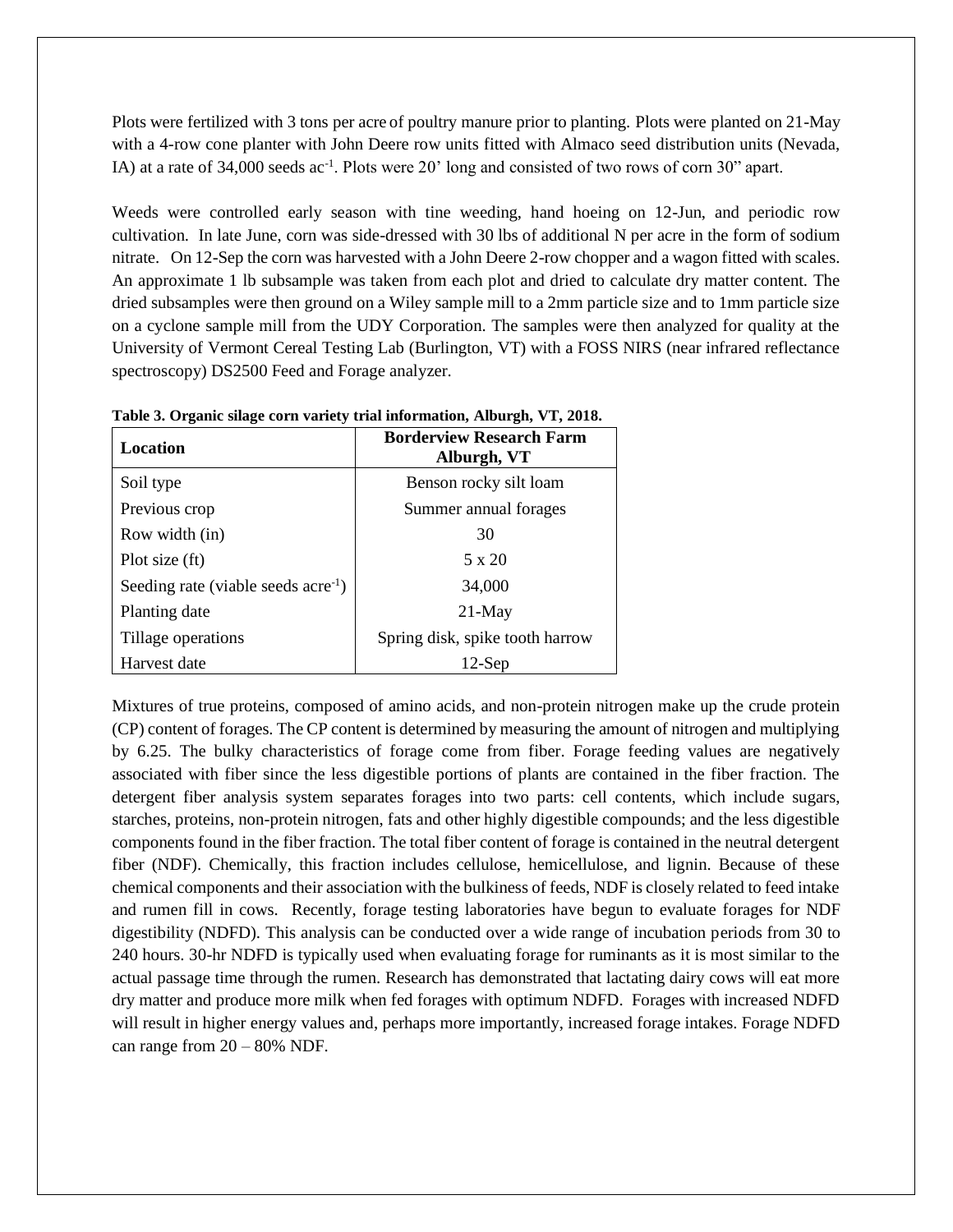Yield data and stand characteristics were analyzed using mixed model analysis using the mixed procedure of SAS (SAS Institute, 1999). Replications within trials were treated as random effects, and hybrids were treated as fixed. Hybrid mean comparisons were made using the Least Significant Difference (LSD) procedure when the F-test was considered significant ( $p<0.10$ ). Variations in yield and quality can occur due to variations in genetics, soil, weather, and other growing conditions. Statistical analysis makes it possible to determine whether a difference among hybrids is real or whether it might have occurred due to other variations in the field. At the bottom of each table a LSD value is presented for each variable (i.e. yield). Least Significant Differences (LSDs) at the 0.10 level of significance are shown. Where the difference between two hybrids within a column is equal to or greater than the LSD value at the bottom of the column, you can be sure that for 9 out of 10 times, there is a real difference between the two hybrids. Hybrids that were not significantly lower in performance than the highest hybrid in a particular column are indicated with an asterisk. In this example, hybrid C is significantly different from hybrid A but not from

hybrid B. The difference between C and B is equal to 1.5, which is less than the LSD value of 2.0. This means that these hybrids did not differ in yield. The difference between C and A is equal to 3.0, which is greater than the LSD value of 2.0. This means that the yield of these hybrids were significantly different from one another. The asterisk indicates that hybrid B was not significantly lower than the top yielding hybrid C, indicated in bold.

| <b>Hybrid</b> | Yield  |
|---------------|--------|
| A             | 6.0    |
| B             | $7.5*$ |
| 0             | $9.0*$ |
| LSD           | 20     |

### **RESULTS**

Weather data was recorded with a Davis Instrument Vantage Pro2 weather station, equipped with a WeatherLink data logger at Borderview Research Farm in Alburgh, VT (Table 4). Overall, the season was hotter and dryer than normal as temperatures were slightly above normal with a few periods of very hot weather in the middle of the summer and only about 60% of the normal precipitation accumulation. There were only four rain events during this trial's growing season that produced  $>0.75$ " of accumulation. These four events constituted approximately 33% of the total rainfall. Therefore, there were extended periods with very little to no rainfall, the longest of which was approximately 25 days with no rainfall >0.25". This dry period, which occurred around the time corn plants were developing tassels and silks for pollination, may have negatively impacted corn plant growth and productivity. However, these warm conditions did provide optimal Growing Degree Days (GDDs) through the season with a total of 2650 GDDs accumulated May-Sep, 439 above normal.

| $\bullet$                           |         |                 |         |         |           |  |
|-------------------------------------|---------|-----------------|---------|---------|-----------|--|
| Alburgh, VT                         | May     | June            | July    | August  | September |  |
| Average temperature $({}^{\circ}F)$ | 59.5    | 64.4            | 74.1    | 72.8    | 63.4      |  |
| Departure from normal               | 3.10    | $-1.38$<br>3.51 |         | 3.96    | 2.76      |  |
|                                     |         |                 |         |         |           |  |
| Precipitation (inches)              | 1.94    | 3.74            | 2.43    | 2.96    | 3.48      |  |
| Departure from normal               | $-1.51$ | 0.05            | $-1.72$ | $-0.95$ | $-0.16$   |  |
|                                     |         |                 |         |         |           |  |
| Growing Degree Days (50-86°F)       | 352     | 447             | 728     | 696     | 427       |  |
| Departure from normal               | 154     | $-27$           | 88      | 115     | 109       |  |

|  |  |  |  | Table 4. Weather data for Alburgh, VT, 2018. |  |  |
|--|--|--|--|----------------------------------------------|--|--|
|--|--|--|--|----------------------------------------------|--|--|

Based on weather data from a Davis Instruments Vantage Pro2 with WeatherLink data logger. Historical averages are for 30 years of NOAA data (1981-2010) from Burlington, VT.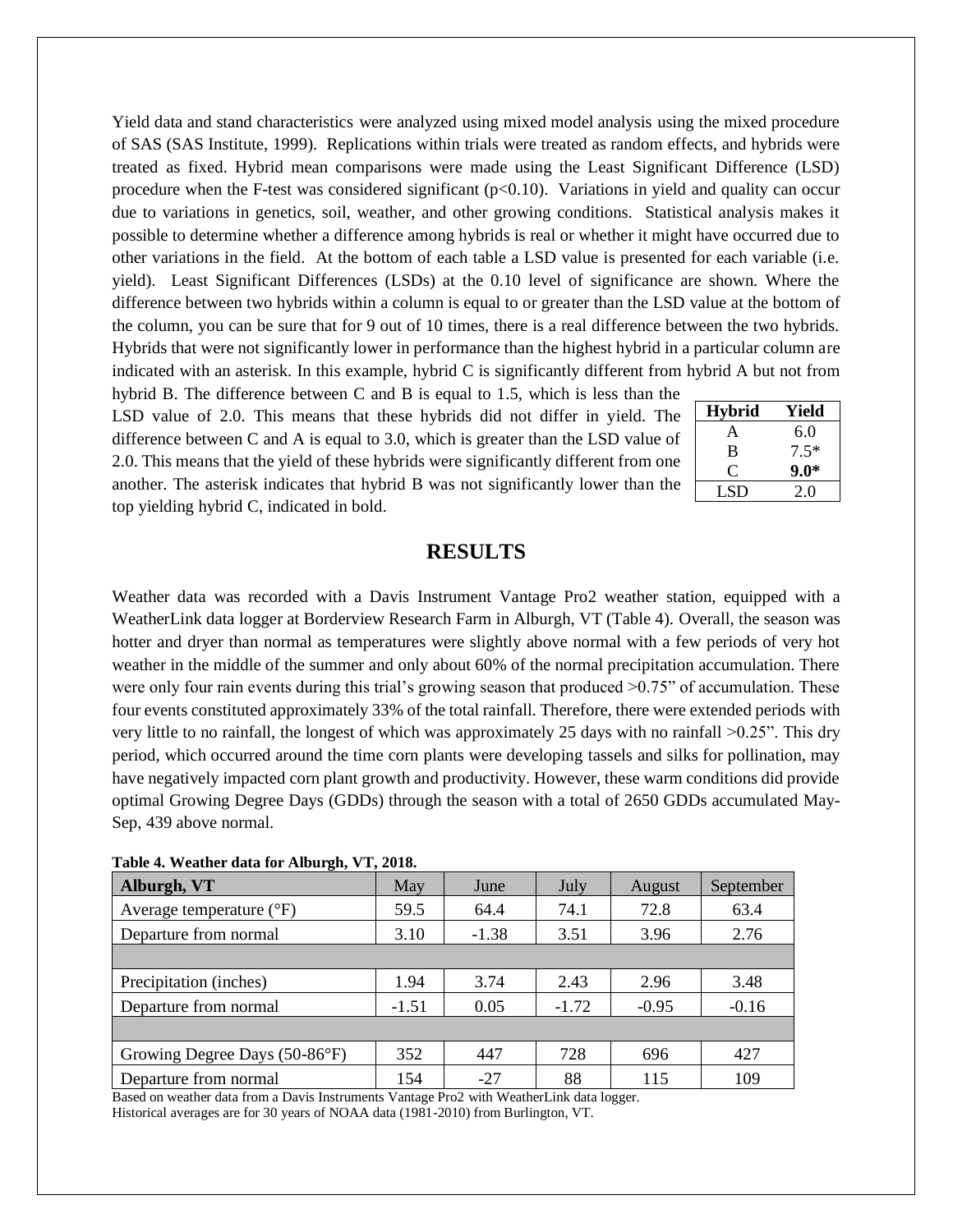Varieties did not vary statistically in yield or dry matter (DM) content at harvest (Table 5). The average dry matter content at harvest was 40.0% which indicates that all the varieties reached maturity by mid-September. However, dry matter content ranged from 36.9% to 50.3%. Ideally, silage should be harvested around 35% dry matter. If the plants were harvested slightly earlier, the moisture content would have been more ideal for the ensiling process. Harvesting silage too dry can pose issues for fermentation, cause inadequate packing leading to mold growth, or complicate balancing rations and maintaining palatability. In years with droughty conditions, the moisture content of the whole corn plant can be misleading and may reach optimal levels earlier than expected. Therefore, monitoring maturity and moisture content early and constantly is crucial.

| <b>Variety</b>   | <b>RM</b> | <b>Harvest DM</b> | <b>Yield, 35% DM</b> |
|------------------|-----------|-------------------|----------------------|
|                  |           | $\%$              | tons $ac^{-1}$       |
| 14A91            | 82        | 39.8              | 16.9                 |
| 23A71            | 86        | 38.1              | 19.8                 |
| 33A16            | 92        | 40.7              | 19.9                 |
| 33L90            | 93        | 39.9              | 20.3                 |
| 43L96            | 98        | 37.9              | 16.1                 |
| <b>KF42C20</b>   | 92        | 50.3              | 21.0                 |
| KF52C60          | 102       | 38.4              | 20.4                 |
| $O.51 - 04$      | 104       | 37.6              | 19.7                 |
| $O.71-90$        | 90        | 40.7              | 18.3                 |
| $O.79-00$        | 100       | 36.9              | 19.1                 |
| $O.82-95$        | 95        | 39.9              | 19.6                 |
| LSD $(p = 0.10)$ | N/A       | <b>NS</b>         | <b>NS</b>            |
| Trial mean       | 94        | 40.0              | 19.2                 |

**Table 5. Harvest characteristics of 11 organic corn silage varieties, 2018.**

The top performer for a category is highlighted in **bold**.

N/A statistical analysis was not performed for the measure.

NS not statistically significant.

Corn yields were still relatively high for organic corn in this region averaging 19.2 tons ac<sup>-1</sup>. The highest yielding variety was KF42C20 which produced 21.0 tons ac<sup>-1</sup> but was not statistically different from any of the other varieties. This was likely due to high variation within treatments across the trial.

Corn silage varieties varied significantly in terms of crude protein, total digestible nutrients (TDN), 30-hr NDFD, net energy for lactation (NE<sub>L</sub>), and milk yield lbs ton<sup>-1</sup> (Table 6). Protein content averaged 7.94% with the highest content of 8.68% produced by variety O.51-04. This was statistically similar to two other varieties, 23A71 and 14A91 with 8.34 and 8.32% respectively. The low protein contents of many of the other varieties in the trial were likely due to limited ear and kernel formation from the drought conditions experienced during tasseling, pollination, and ear formation. Overall, ADF and NDF values were indicative of adequate quality corn silage, averaging 24.4 and 39.7% respectively and did not vary statistically among varieties. Similarly, ash and starch contents averaged 2.66 and 37.8%. Varieties did differ in TDN. The highest TDN content was 74.7% produced by variety O.79-00. This was statistically similar to three other varieties. Varieties also differed significantly in terms of NDF digestibility (30-hr NDFD). The highest digestibility was 48.1% for variety KF52C60. This was statistically similar to three other varieties. Net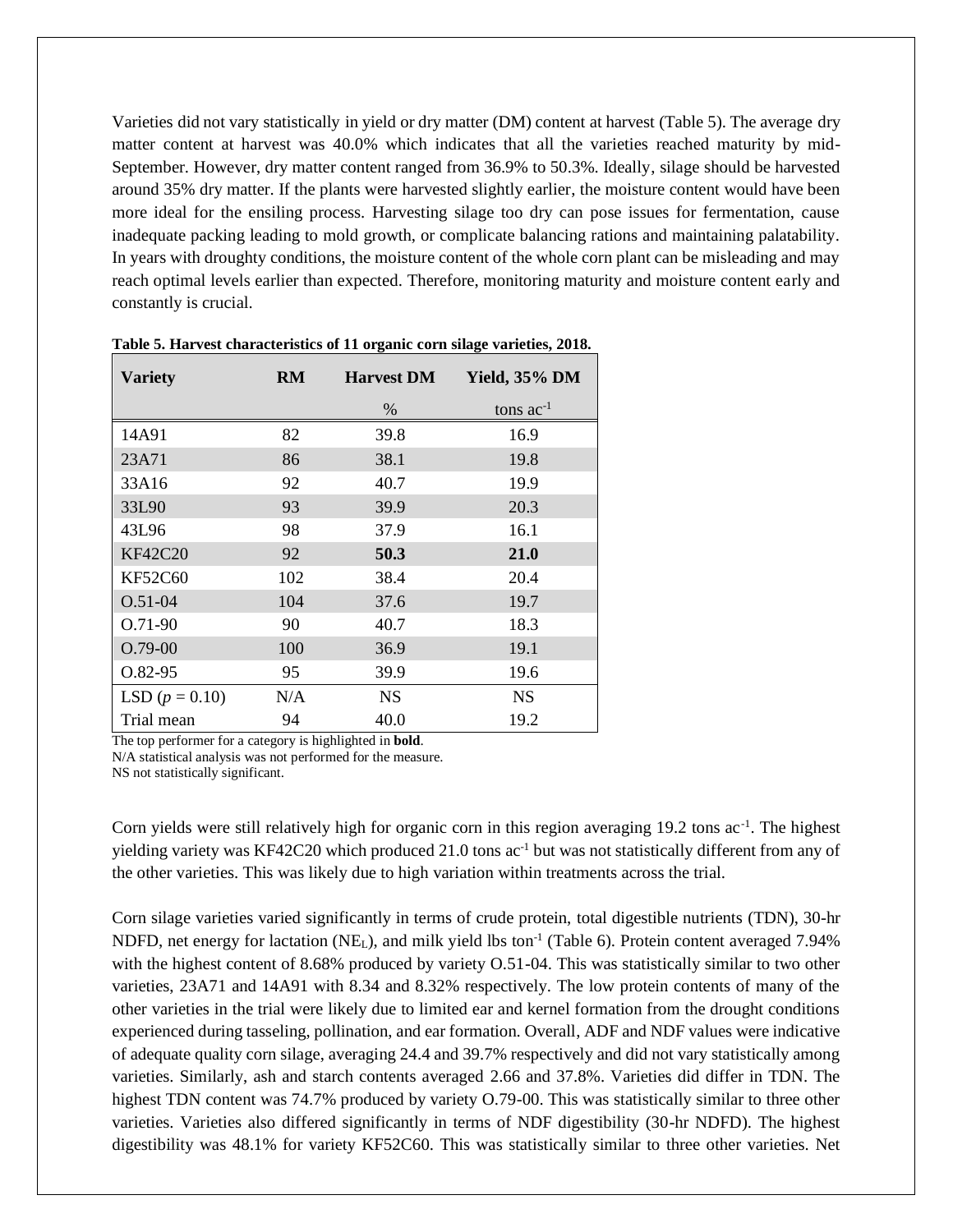energy calculations estimate the digestible energy content of feeds utilized for maintenance, lactation, or gain accounting for differences in efficiency of use of the energy for the different goals. Net energy for lactation (NE<sub>L</sub>) averaged 0.719 for the trial with the highest level of 0.747 Mcal lb<sup>-1</sup> produced by variety O.79-00. This was statistically similar to two other varieties. Finally, due to these differences in quality, varieties differed statistically in milk yield per ton of feed but not by acre. This is due to statistical differences in quality but not yield. The highest milk yield per ton of dry matter was 3583 lbs ton<sup>-1</sup> from variety O.79-00. This was similar to three other varieties, O.51-04, 23A71, and KF52C60.

| <b>Variety</b>   | $\bf CP$ | <b>ADF</b> | <b>NDF</b> | Ash       | <b>Starch</b> | <b>TDN</b> | 30-hr<br><b>NDFD</b> | NE <sub>L</sub> | <b>Milk</b>             |                               |
|------------------|----------|------------|------------|-----------|---------------|------------|----------------------|-----------------|-------------------------|-------------------------------|
|                  |          |            | % of DM    |           |               |            | % of NDF             | Mcal $lb^{-1}$  | $lbs$ ton <sup>-1</sup> | $\text{lbs}$ ac <sup>-1</sup> |
| 14A91            | $8.32*$  | 23.9       | 39.5       | 2.91      | 37.1          | 71.9       | 46.9                 | 0.712           | 3358                    | 19909                         |
| 23A71            | $8.34*$  | 24.4       | 39.2       | 2.89      | 36.8          | $73.5*$    | $47.7*$              | $0.731*$        | 3481*                   | 24287                         |
| 33A16            | 7.52     | 24.9       | 40.5       | 2.78      | 37.2          | 70.6       | 46.6                 | 0.697           | 3255                    | 22589                         |
| 33L90            | 7.92     | 24.9       | 40.9       | 2.52      | 37.4          | 71.4       | 46.8                 | 0.707           | 3319                    | 23630                         |
| 43L96            | 7.66     | 25.4       | 42.0       | 2.53      | 35.3          | 72.1       | 46.5                 | 0.717           | 3382                    | 18930                         |
| <b>KF42C20</b>   | 7.75     | 24.6       | 40.8       | 2.85      | 37.1          | 70.7       | 46.6                 | 0.698           | 3266                    | 23553                         |
| <b>KF52C60</b>   | 8.00     | 25.0       | 40.3       | 2.44      | 37.3          | $73.3*$    | 48.1                 | 0.727           | 3462*                   | 24735                         |
| $O.51 - 04$      | 8.68     | 23.2       | 37.4       | 3.10      | 39.5          | $74.3*$    | 47.8*                | $0.741*$        | 3548*                   | 24428                         |
| $0.71-90$        | 7.41     | 24.4       | 39.2       | 2.38      | 39.1          | 71.9       | 47.1                 | 0.712           | 3355                    | 21454                         |
| $O.79-00$        | 7.67     | 23.1       | 37.7       | 2.47      | 40.5          | 74.7       | 46.9                 | 0.747           | 3583                    | 23858                         |
| $O.82-95$        | 8.09*    | 24.4       | 39.3       | 2.43      | 38.6          | 72.4       | $47.7*$              | 0.717           | 3395                    | 23228                         |
| LSD $(p = 0.10)$ | 0.618    | <b>NS</b>  | <b>NS</b>  | <b>NS</b> | <b>NS</b>     | 1.65       | 0.976                | 0.0195          | 129                     | <b>NS</b>                     |
| Trial mean       | 7.94     | 24.4       | 39.7       | 2.66      | 37.8          | 72.4       | 47.1                 | 0.719           | 3401                    | 22782                         |

**Table 6. Quality characteristics of 11 organic corn silage varieties, 2018.**

\*Varieties with an asterisk are not significantly different than the top performer in **bold**.

NS not statistically significant.

# **DISCUSSION**

Figure 1 below displays the projected milk production, in lbs ton<sup>-1</sup> and lbs  $ac^{-1}$  of the trialed corn silage varieties. The dotted lines indicate the trial averages for these parameters. This figure provides a visualization of yield and quality but does not, however, state that these differences are statistically significant (Tables 5 and 6). There were four varieties that produced both above average yield and quality: O.79-00, O.51-04, 23A71, and KF52C60. Interestingly, three of these four top performing varieties were the three latest maturing varieties with relative maturities over 100 days. The other variety, 23A71, has a relative maturity of 86 days, one of the shortest in the trial. As conditions through the season and into the fall remained hot and dry, long season varieties were able to reach maturity well. However, in some years when weather is less favorable, this may become risky. Therefore, it is interesting to note that both short and long season varieties, can produce high yields and quality corn silage under organic management in this region. These data highlight the importance of varietal selection but also only represent one year of data. More data and other factors should be considered when making management decisions.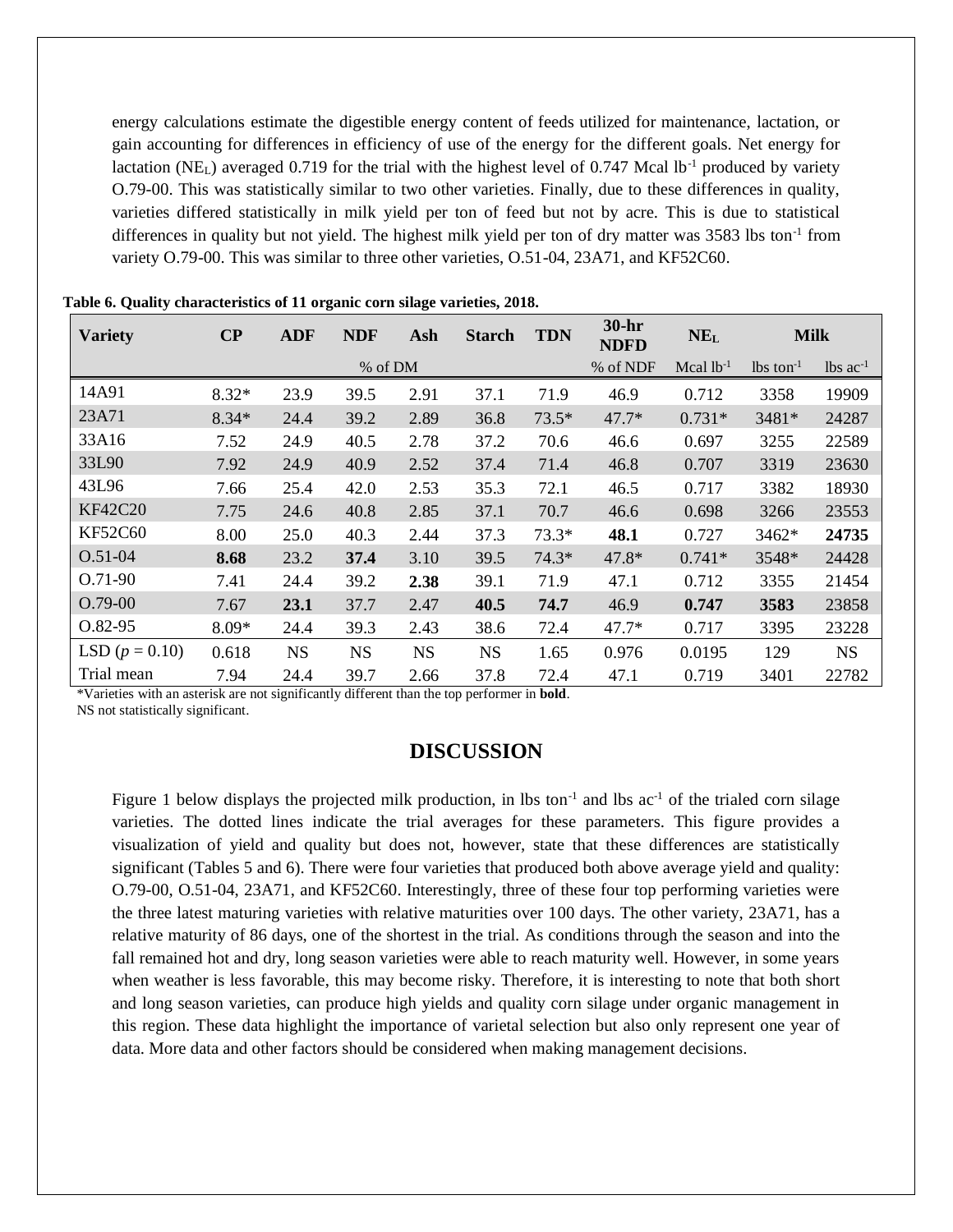# **ACKNOWLEDGEMENTS**

UVM Extension Northwest Crops and Soils Program would like to thank Roger Rainville and the staff at Borderview Research Farm for their generous help with this research trial as well as John Bruce, Erica Cummings, Catherine Davidson, Hillary Emick, Amanda Gervais, Haley Jean, and Rory Malone for their assistance with data collection and entry. We would also like to thank the seed companies for their seed and cooperation in this study. The information is presented with the understanding that no product discrimination is intended and no endorsement of any product mentioned or criticism of unnamed products is implied.

*UVM Extension helps individuals and communities put researchbased knowledge to work*



Issued in furtherance of Cooperative Extension work, Acts of May 8 and June 30, 1914, in cooperation with the United States Department of Agriculture. University of Vermont Extension, Burlington, Vermont. University of Vermont Extension, and U.S. Department of Agriculture, cooperating, offer education and employment to everyone without regard to race, color, national origin, gender, religion, age, disability, political beliefs, sexual orientation, and marital or familial status.